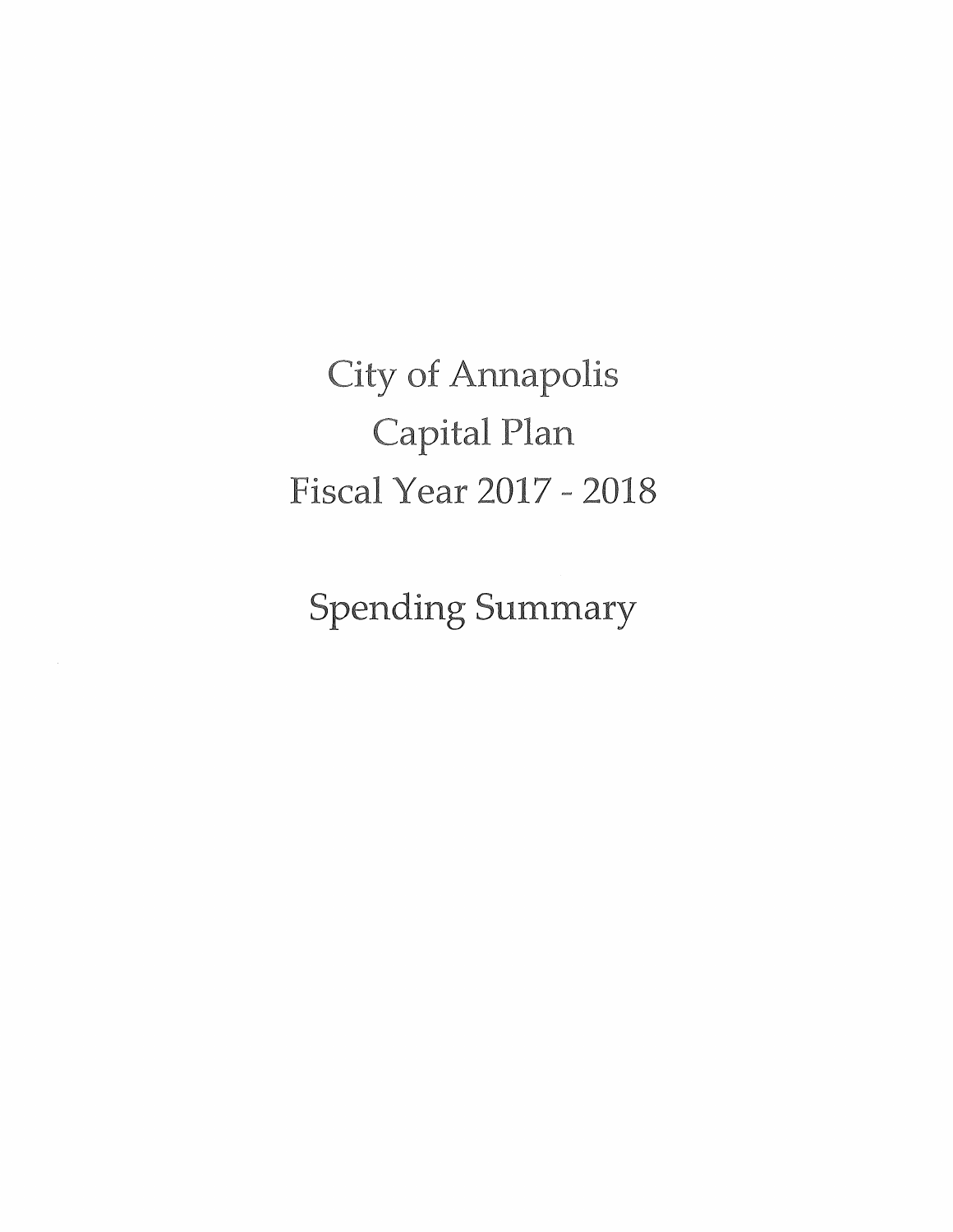## CAPITAL IMPROVEMENT PROGRAM - PROPOSED

 $\sim 10^{11}$ 

## FY2017 - FY2022

 $\mathbb{R}^+$ 

 $\sim$ 

| <b>General Fund</b>      |                                                  |                 |                          | <b>FY17-FY18 Proposed Funding</b> |                          | 4-Year Capital Plan      | Total                    |                          |
|--------------------------|--------------------------------------------------|-----------------|--------------------------|-----------------------------------|--------------------------|--------------------------|--------------------------|--------------------------|
| Project #                | Project                                          | Score           | Bonds <sup>2</sup>       | Other                             | Total                    | FY19-FY20                | FY21-FY22                | Proposed                 |
| 40002                    | Dam Repair at Waterworks Park                    | <b>LM</b>       | $\blacksquare$           |                                   |                          |                          |                          |                          |
|                          | City-Wide Radio Replacement                      | $\overline{85}$ | 1,700,000                | $\overline{\phantom{a}}$          | 1,700,000                | 800,000                  |                          | 2,500,000                |
| <b>NEW</b>               | Main Street Rebricking                           | $\overline{82}$ | 2,100,000                | $\blacksquare$                    | 2,100,000                | $\overline{\phantom{a}}$ | $\omega$                 | 2,100,000                |
| 50008                    | <b>Truxtun Park Swimming Pool</b>                | 82              |                          | $\overline{\phantom{0}}$          |                          | $\blacksquare$           | $\overline{\phantom{a}}$ |                          |
| 20004                    | Maintenance Facilities                           | $\overline{74}$ | $\overline{\phantom{a}}$ | $\overline{\phantom{a}}$          |                          |                          |                          |                          |
| <b>NEW</b>               | Standard Specifications and Construction Details | $\overline{72}$ | $\overline{\phantom{a}}$ | $\overline{\phantom{a}}$          | $\overline{\phantom{a}}$ | $\overline{\phantom{a}}$ | $\overline{\phantom{a}}$ | $\tilde{\phantom{a}}$    |
| <b>NEW</b>               | <b>Truxtun Park Tennis Courts and Fence</b>      | $\overline{66}$ | $\overline{\phantom{a}}$ | $\overline{\phantom{a}}$          | $\overline{\phantom{0}}$ | $\sim$                   | u.                       | $\blacksquare$           |
| <b>NEW</b>               | Recreation Management Software                   | 64              | $\overline{a}$           | $\overline{a}$                    | $\overline{a}$           |                          |                          |                          |
| 40006                    | General Roadways                                 | $\overline{62}$ | 4,000,000                | $\blacksquare$                    | 4,000,000                | 4,000,000                | 4,000,000                | 12,000,000               |
| 20005                    | City Hall Restoration                            | 62              |                          |                                   |                          |                          |                          |                          |
| 50005                    | City Harbor Flood Mitigation                     | 61              | $\blacksquare$           | 1,000,000                         | 1,000,000                | 4,000,000                | 4,000,000                | 9,000,000                |
|                          | RMS /CAD System for Law Enforcement              | $\overline{60}$ | $\overline{\phantom{a}}$ |                                   |                          |                          |                          |                          |
|                          | <b>Russell Street</b>                            | $\overline{60}$ | $\blacksquare$           | $\blacksquare$                    |                          | $\overline{\phantom{a}}$ |                          |                          |
| $\blacksquare$           | Taylor Avenue Fire Station HVAC / Roof Repairs   | $\overline{59}$ | $\overline{\phantom{a}}$ | $\sim$                            | $\overline{\phantom{a}}$ | $\sim$                   | $\overline{\phantom{0}}$ | $\tilde{\phantom{a}}$    |
| 40008                    | Fire Station Paving                              | $\overline{55}$ | $\omega$                 | $\blacksquare$                    | $\overline{\phantom{a}}$ | $\blacksquare$           | $\overline{\phantom{a}}$ | $\blacksquare$           |
| 40009                    | Cornhill Street Curb and Sidewalk Repair         | $\overline{52}$ | $\blacksquare$           | $\blacksquare$                    | $\overline{\phantom{a}}$ |                          | $\overline{\phantom{a}}$ | $\overline{\phantom{a}}$ |
| $\overline{\phantom{a}}$ | <b>Eastport Fire Station Replacement</b>         | 49              | $\blacksquare$           | $\blacksquare$                    | $\blacksquare$           | $\blacksquare$           | $\overline{\phantom{a}}$ | $\tilde{\phantom{a}}$    |
|                          | West Annapolis Intersections/Traffic/Ped         | $\overline{48}$ | $\overline{\phantom{a}}$ | $\blacksquare$                    | $\overline{\phantom{a}}$ | $\omega$                 | $\overline{\phantom{a}}$ | $\tilde{\phantom{a}}$    |
| 50012                    | <b>Truxtun Park Skatepark</b>                    | $\overline{46}$ | $\omega$                 | $\tilde{\phantom{a}}$             | $\blacksquare$           | $\sim$                   |                          | $\overline{\phantom{a}}$ |
| 50011                    | Wayfinding Signage                               | $\overline{45}$ | $\sim$                   | $\blacksquare$                    | $ \,$                    | $\overline{\phantom{a}}$ | $\overline{\phantom{a}}$ | $\overline{\phantom{a}}$ |
| $\overline{\phantom{a}}$ | Sixth Street                                     | 44              | $\blacksquare$           | $\blacksquare$                    | $\blacksquare$           | $\blacksquare$           | $\sim$                   | $\overline{\phantom{a}}$ |
| $\overline{\phantom{a}}$ | Fourth Street                                    | $\overline{44}$ | $\blacksquare$           | $\overline{\phantom{a}}$          | $\sim$                   |                          |                          | $\sim$                   |
| 50010                    | <b>Trail Connections</b>                         | $\overline{44}$ | $\omega$                 | $\tilde{\phantom{a}}$             | $\blacksquare$           | $\sim$                   | $\tilde{\phantom{a}}$    | $\sim$                   |
| 50007                    | Kingsport Park                                   | $\overline{44}$ | $\overline{\phantom{a}}$ | $\blacksquare$                    | $\overline{\phantom{a}}$ |                          |                          | $\sim$                   |
| $\rightarrow$            | <b>Barbud Lane</b>                               | $\overline{43}$ | $\overline{\phantom{a}}$ | $\blacksquare$                    | $\omega$                 | $\overline{\phantom{a}}$ | $\blacksquare$           | $\equiv$                 |
| $\blacksquare$           | Smithville Street                                | $\overline{43}$ | $\sim$                   | $\overline{\phantom{a}}$          | $\blacksquare$           | $\blacksquare$           | $\tilde{\phantom{a}}$    | $\overline{\phantom{a}}$ |
| 50001                    | MUNIS/IT Payroll Time & Attendance System        | $\overline{43}$ | $\overline{\phantom{a}}$ | $\overline{\phantom{a}}$          | $\overline{\phantom{a}}$ |                          |                          | $\tilde{\phantom{a}}$    |
| $\sim$                   | Fire Station Overhead Door Replacement           | $\overline{39}$ | $\blacksquare$           | $\blacksquare$                    | $\sim$                   | $\sim$                   | $\sim$                   | $\sim$                   |
| <b>NEW</b>               | Energy Performance Audit Recommendations         | $\overline{0}$  | $\blacksquare$           | 5,000,000                         | 5,000,000                | $\overline{\phantom{a}}$ | $\overline{a}$           | 5,000,000                |
| 50004                    | Facility/Infrastructure Asset Management Program | $\overline{0}$  | $\omega$                 | $\omega$                          | $\overline{\phantom{a}}$ | ÷.                       | $\blacksquare$           |                          |
| 20011                    | 2015 Improvements                                | $\overline{0}$  | $\blacksquare$           | $ \,$                             | $\omega$                 | $\sim$                   | $\overline{a}$           |                          |
|                          | <b>City Facility Improvements</b>                | $\Omega$        | 800,000                  | $\blacksquare$                    | 800,000                  | 700,000                  | 700,000                  | 2,200,000                |
| 50006                    | <b>Truxtun Park Trail Improvements</b>           | $\Omega$        | $\overline{\phantom{a}}$ | $\blacksquare$                    | $\sim$                   | $\blacksquare$           | $\sim$                   | $\tilde{\phantom{a}}$    |
| 50009                    | <b>Truxtun Park Softball Fields</b>              | $\overline{0}$  | $\blacksquare$           | $\overline{\phantom{a}}$          | $\blacksquare$           |                          |                          |                          |
| 40004                    | Greenfield Street                                | $\overline{0}$  | $\blacksquare$           | $\sim$                            | $\overline{\phantom{a}}$ | $\sim$                   |                          |                          |
| 40003                    | <b>WYRE Tower</b>                                | $\Omega$        | $\overline{a}$           | $\blacksquare$                    | $\sim$                   | $\overline{\phantom{a}}$ | $\overline{\phantom{a}}$ | $\sim$                   |
| 20001                    | Roof Repair Program                              | 0               | $\blacksquare$           | $\overline{\phantom{a}}$          | $\overline{\phantom{a}}$ | $\overline{\phantom{a}}$ | $\overline{\phantom{a}}$ |                          |
| 20012                    | Police Department Indoor Firing Range            | $\Omega$        | $\overline{a}$           | $\blacksquare$                    | $\blacksquare$           |                          | $\mathbf{r}$             |                          |
|                          | <b>Total General Fund:</b>                       |                 | 8,600,000                | 6,000,000                         | 14,600,000               | 9,500,000                | 8,700,000                | 32,800,000               |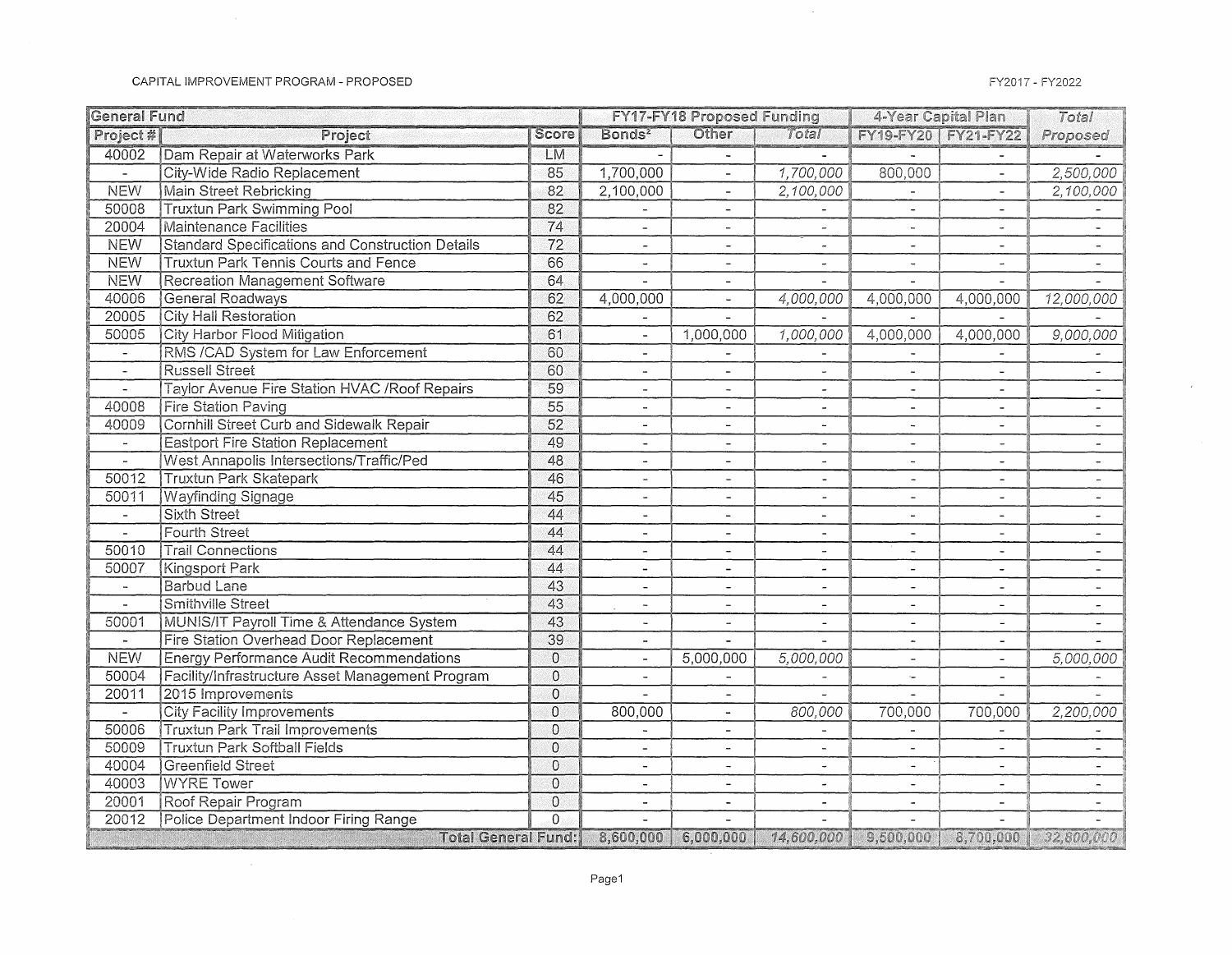|                  | CAPITAL IMPROVEMENT PROGRAM - PROPOSED  |       |                                   |         |         | FY2017 - FY2022     |                     |             |  |
|------------------|-----------------------------------------|-------|-----------------------------------|---------|---------|---------------------|---------------------|-------------|--|
|                  | Stormwater Fund (Pay-Go)                |       | <b>FY17-FY18 Proposed Funding</b> |         |         | 4-Year Capital Plan |                     | Total       |  |
| <b>Project #</b> | Project                                 | Score | Bonds                             | Other   | Total   |                     | FY19-FY20 FY21-FY22 | Proposed    |  |
| 77005            | Watershed Management Plan               | 80    |                                   | 250,000 | 250,000 |                     |                     | 250,000     |  |
| 77004            | Stream Restoration                      | 51    |                                   | 101.000 | 101.000 | 305,000             |                     | 406,000     |  |
|                  | Hilltop Lane Box Culvert                | 47    |                                   |         |         |                     |                     |             |  |
| 77002            | Stormwater Management Retrofit Projects | 45    |                                   | 200.000 | 200.000 | 200,000             | 200,000             | 600,000     |  |
| 77006            | Dorsey Avenue Storm Drain               | 37    |                                   | 246,275 | 246,275 |                     |                     | 246,275     |  |
|                  | Stormwater Rate Study                   |       |                                   |         |         |                     |                     |             |  |
|                  | <b>Total Stormwater Funch</b>           |       | $\sim$                            | 797,275 | 797.275 | 505,000             | 200,000             | 1,1502,2745 |  |

|                  | <b>Water Fund</b>                    |                          |           | <b>FY17-FY18 Proposed Funding</b> |           |           | 4-Year Capital Plan |            |
|------------------|--------------------------------------|--------------------------|-----------|-----------------------------------|-----------|-----------|---------------------|------------|
| <b>Project #</b> | Project                              | Score                    | Bonds     | Other                             | Total     |           | FY19-FY20 FY21-FY22 | Proposed   |
| 71003            | Water Distribution Rehabilitation    | 75                       | 4,160,000 |                                   | 4.160.000 | 4.340.000 | 4,340,000           | 12,840,000 |
| 71010            | SCADA/Radio Upgrade - Water          | 73                       |           | -                                 |           |           |                     |            |
| 71004            | Repair Wellhead #5                   |                          | $\sim$    | $\overline{\phantom{0}}$          |           |           |                     |            |
| 71001            | Water Treatment Plant                |                          |           |                                   |           |           |                     |            |
| 71002            | Water Tank Rehabilitation (Painting) | 0                        | 1,728,000 |                                   | 1.728.000 | 1,185,500 | 1,500,000           | 4,413,500  |
|                  |                                      | <b>Total Water Fund:</b> | 5.888,000 | $\mathbf{R}$                      | 5.888.000 | 5,525,500 | 5,840,000           | 17,253,500 |

| Sewer Fund |                                       |                          | <b>FY17-FY18 Proposed Funding</b> |       |           | 4-Year Capital Plan |                            | Total      |
|------------|---------------------------------------|--------------------------|-----------------------------------|-------|-----------|---------------------|----------------------------|------------|
| Project #  | Project                               | Score                    | Bonds                             | Other | Total     |                     | <b>FY19-FY20 FY21-FY22</b> | Proposed   |
| 72006      | Sewer Rehabilitation and Improvements | 74                       | 5.130.000                         |       | 5.130,000 | 5,360,000           | 5,360,000                  | 15,850,000 |
| 72002      | Sewer Pump Station Rehabilitation     | 73                       |                                   |       |           |                     |                            |            |
| 72004      | <b>Sewer Rehabilitation</b>           |                          |                                   |       |           |                     |                            |            |
| 72010      | SCADA/Radio Upgrade                   |                          |                                   |       |           |                     |                            |            |
|            |                                       | <b>Total Sewer Fund:</b> | 5.130.000                         |       | 5.130.000 |                     | $5,360,000$   $5,360,000$  | 15,850,000 |

| <b>ISolidwaste Fund</b> |                         |         | <b>FY17-FY18 Proposed Funding</b> |       |       | 4-Year Capital Plan |                                      | Total     |
|-------------------------|-------------------------|---------|-----------------------------------|-------|-------|---------------------|--------------------------------------|-----------|
| Project #               | Project                 | Score l | Bonds                             | Other | Total |                     | <b>IFY19-FY20 FY21-FY22 Proposed</b> |           |
| 10001                   | Landfill Gas Mitigation |         |                                   |       |       | 500.000             | 500.000                              | 1.000.000 |
|                         | Total Solidwaste Fund:  |         |                                   |       |       | 500 000             | 500,000                              |           |

|            | <b>Transportation Fund</b>                   |                                    |  | FY17-FY18 Proposed Funding |       |                         | 4-Year Capital Plan |          |
|------------|----------------------------------------------|------------------------------------|--|----------------------------|-------|-------------------------|---------------------|----------|
| Project #, | Project                                      |                                    |  | Other                      | Fotal | 1 FY19-FY20 FY21-FY22 1 |                     | Proposed |
|            | <sup>1</sup> Annual Transportation Plan FY17 | $-1$                               |  |                            |       |                         |                     |          |
|            |                                              | <b>Total Transportation Fund:I</b> |  |                            |       |                         |                     |          |

|                     | <b>'Parking Fund</b>       |                            |       | <b>FY17-FY18 Proposed Funding</b> |       |  | 4-Year Capital Plan              |  |  |
|---------------------|----------------------------|----------------------------|-------|-----------------------------------|-------|--|----------------------------------|--|--|
| $^\circ$ roiect # . | Project                    | Scorel                     | Bonds | Other                             | Total |  | FY19-FY20   FY21-FY22   Proposed |  |  |
| 73002               | Hillman Garage Replacement | 62                         |       |                                   |       |  |                                  |  |  |
| 73001               | Parking Lot Improvements   |                            |       |                                   |       |  |                                  |  |  |
|                     |                            | <b>Total Parking Fund:</b> |       |                                   |       |  |                                  |  |  |